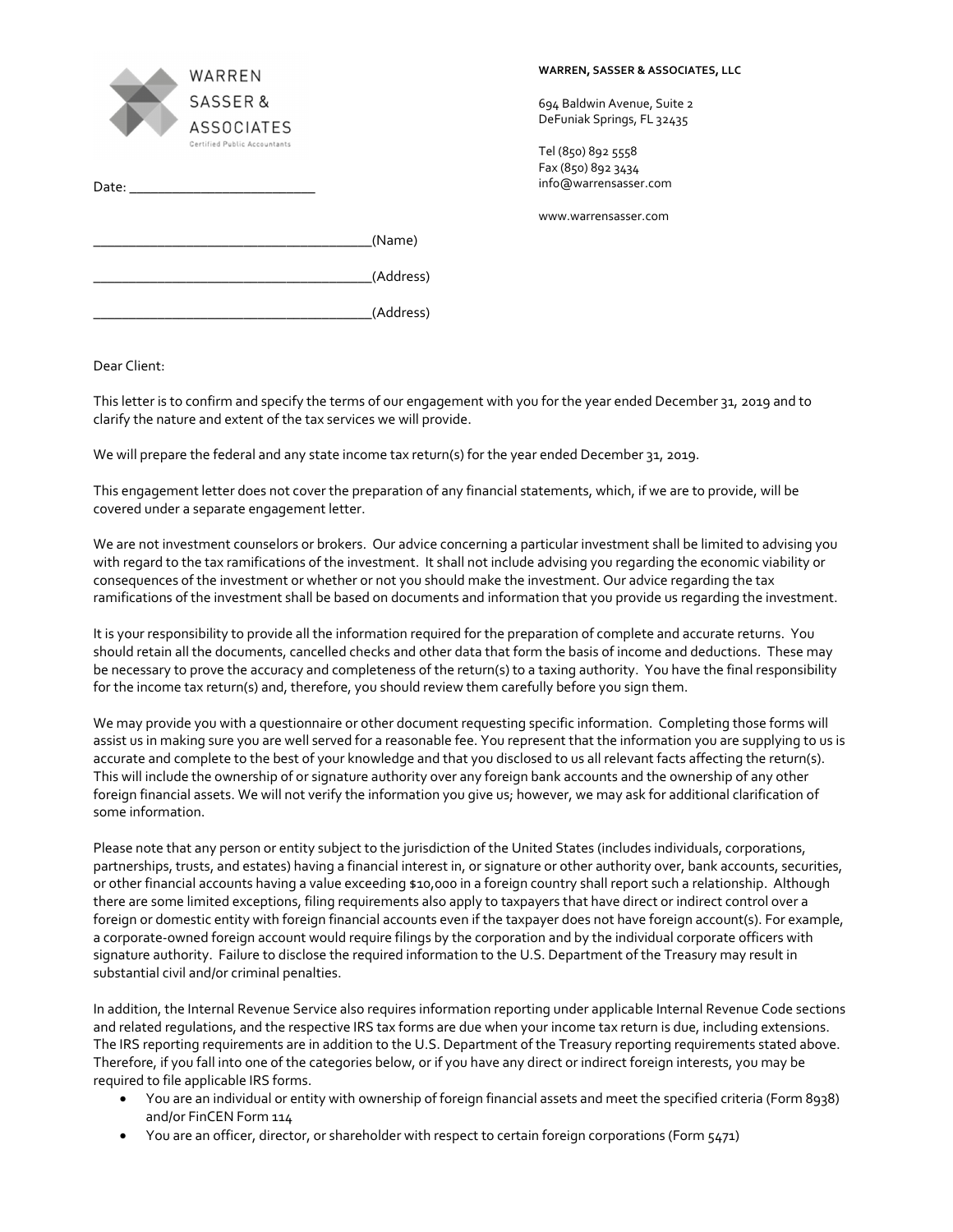- You are a foreign-owned U.S. corporation or foreign corporation engaged in a U.S. trade or business (Form 5472)
- You are a U.S. transferor of property to a foreign corporation (Form 926)
- You are a U.S. person with an interest in a foreign trust (Forms 3520 and 3520-A)
- You are a U.S. person with interests in a foreign partnership (Form 8865)
- Other items as necessary

You should also know that IRS audit procedures will almost always include questions on bartering transactions and on deductions that require strict documentation such as travel and meal expenses and expenses for business usage of autos and computers. In preparing your return(s), we rely on your representations that we have been informed of all bartering transactions and that you understand and have complied with the documentation requirements for your expenses and deductions. If you have questions about these issues, please contact us.

If, during our work, we discover information that affects prior-year tax returns, we will make you aware of the facts. However, we cannot be responsible for identifying all items that may affect prior‐year returns. If you become aware of such information during the year, please contact us to discuss the best resolution of the issue. We will be happy to prepare appropriate amended returns as a separate engagement.

Our work in connection with preparation of the tax return(s) does not include any procedures designed to discover defalcations or other irregularities, should any exist. The return(s) will be prepared solely from information provided to us without verification by us.

In accordance with federal law, in no case will we disclose your tax return information to any location outside the United States, to another tax return preparer outside of our firm for purposes of a second opinion, or to any other third party for any purpose other than to prepare your return without first receiving your consent.

The Internal Revenue Code and regulations impose preparation and disclosure standards with non‐compliance penalties on both the preparer of a tax return and on the taxpayer. To avoid exposure to these penalties, it may be necessary in some cases to make certain disclosures to you and/or in the tax return concerning positions taken on the return that do not meet these standards. Accordingly, we will discuss tax positions that may increase the risk of exposure to penalties and any recommended disclosures with you before completing the preparation of the return. If we concluded that we are obligated to disclose a position and you refuse to permit the disclosure, we reserve the right to withdraw from the engagement and you agree to compensate us for our services to the date of withdrawal. Our engagement with you will terminate upon our withdrawal.

The IRS permits you to authorize us to discuss, on a limited basis, aspects of your return for one year after the return's due date. Your consent to such a discussion is evidenced by checking a box on the return. Unless you tell us otherwise, we will check that box authorizing the IRS to discuss your return with us.

It is our policy to keep records related to this engagement for seven (7) years. However, we do not keep any of your original records, so we will return those to you upon the completion of the engagement. When records are returned to you, it is your responsibility to retain and protect the records for possible future use, including potential examination by governmental or regulatory agencies.

By signing this engagement letter, you acknowledge and agree that upon the expiration of the seven (7) year period, we are free to destroy our records related to this engagement.

Pursuant to Circular 230, we are required to advise you that any federal tax advice contained herein or in any communication resulting from this engagement is not intended or written to be used, and cannot be used, by the addressee or any taxpayer for the purposes of avoiding penalties that may be imposed under the Internal Revenue Code or for promoting, marketing, or recommending to another party any plan or arrangement addressed in the communication.

Certain communications involving tax advice are privileged and not subject to disclosure to the IRS. By disclosing the contents of those communications to anyone, or by turning over information about those communications to the government, you may be waiving this privilege. To protect this right to privileged communication, please consult with us or your attorney prior to disclosing any information about our tax advice. Should you decide that it is appropriate for us to disclose any potentially privileged communications; you agree to provide us with written, advance authority to make that disclosure.

Should we receive any request for the disclosure of privileged information from any third party, including a subpoena or IRS summons, we will notify you. In the event you direct us not to make the disclosure, you agree to hold us harmless from any expenses incurred in defending the privilege, including, by way of illustration only, our attorney's fees, court costs, outside